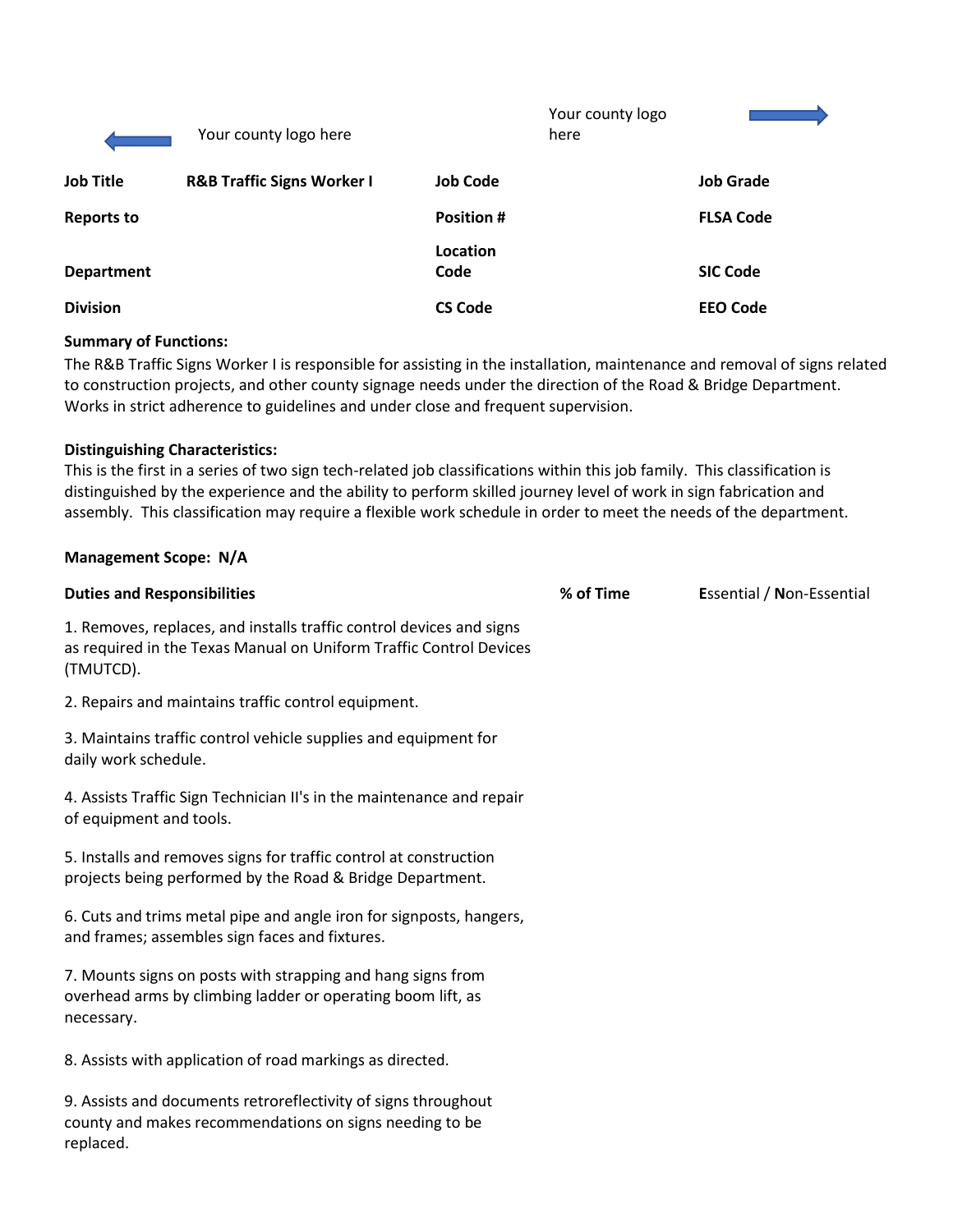## 10. Performs other job-related duties as assigned.

#### **Minimum Qualifications**

# Education, Experience and Training:

High School diploma or GED **AND** one (1) year of related increasingly responsible sign fabrication work experience; **OR**,

Any combination of education and experience that has been achieved and is equivalent to the stated education and experience and required knowledge, skills, and abilities sufficient to successfully perform the duties and responsibilities of this job.

Licenses, Registrations, Certifications, or Special Requirements:

Valid Texas Driver's License Work Zone Flagger certification

Preferred:

Class A or B CDL

# **Knowledge, Skills & Abilities:**

## **Knowledge of:**

- \* The Texas Manual on Uniform Traffic Control Devices (TMUTCD) guidelines.
- \* Basic electrical and mechanical operations.
- \* County and Department's Employee Policy and Procedures rules and regulations.
- \* Industry standards associated with recording activity and report preparation.
- \* Applying proper and applicable safety practices, procedures, and regulations.

### **Skill in:**

- \* In the operation light and heavy trucks and other equipment used in the erection and placement of signs and posts.
- \* The use of basic hand tools and equipment used in the removal, erection and placement of signs and posts.
- \* Prepare and maintain records, maintain filing systems, compile, and organize information.
- \* Explaining complicated technical problems in simple non-technical language.
- \* Problem-solving and technical decision-making for developing effective solutions.
- \* Both verbal and written communication.

# **Ability to:**

\* Apply principles and specifications as outlined in the Texas Manual on Uniform Traffic Control Devices (TMUTCD) for work zones, signage requirements and roadway markings.

- \* Manage time well, perform multiple tasks and organize diverse activities.
- \* Convey ideas and concepts verbally and in writing.
- \* Reason and make sound judgements.

\* Establish and maintain effective working relationships with County employees and officials, developers, engineers, contractors, representatives of outside agencies, and the general public.

\* Demonstrate regular and reliable attendance.